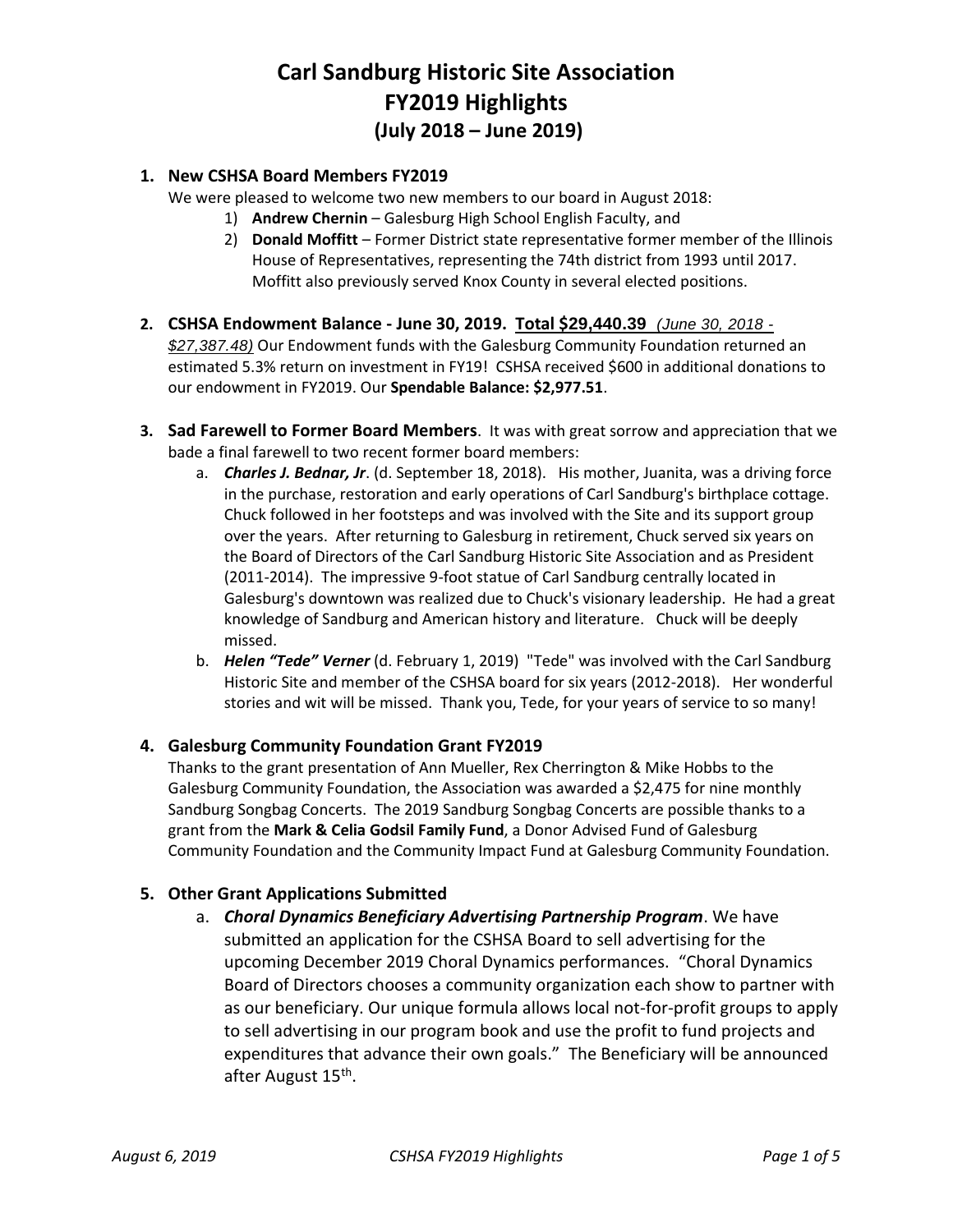- b. *The Knox County Brewing Company (KCBC) "Return the Favor" Grant*. Our 3rd quarter application was unsuccessful but we have reapplied for the 4th quarter grant. The KCBC "is built on three values: charity, community, and local." A portion of every sale will be donated to a selected non-profit organization for a three month period (quarter).
- **6. Hometown Hundreds – F&M Bank – "Luck of the draw" - \$400 received in FY2019** Thanks to our local F&M Bank's support for local nonprofit organizations through their Hometown Hundreds program, entries for the Carl Sandburg Historic Site Association secured four \$100 awards in the weekly drawings between October 2018 and February 2019. We are looking forward to submitting our entries when we are next eligible in late November 2019!

# **7. Congregational Church series: Remembering Carl Sandburg, January 6 & April 28, 2019**

- a. **January 6, 2019** Board Members **Rex Cherrington**, **Mike Hobbs**, and **Andrew Chernin** presented readings during the 10:30am worship service on Carl Sandburg's 141st Birthday about Carl Sandburg's birthday celebration at Central Congregational in 1953, the friendship between Carl Sandburg and Central's pastor Rev. Alan Jenkins, and how Congregationalists played a significant role in forming Galesburg City Mission which had a positive influence on Carl's youth in Galesburg. The service included a selection of songs performed by Sullivan's Daughter (**Erin Glasnovich**) taken from *The American Songbag* collection.
- b. **April 28, 2019** As part of the 10:30am weekly service: "A Carl Sandburg Remembrance--The Spiritual Carl Sandburg" Board Members, **Rex Cherrington**, **Mike Hobbs**, **Andrew Chernin** and **Don Moffitt** offered readings as part the Sandburg Days events. The theological viewpoints of one of Galesburg's favorite sons, Carl Sandburg were discussed with the congregation. Carl Sandburg's youth was favorably influenced by the City Mission Church started by Congregationalists. The close friendship between Carl Sandburg and Rev. Alan Jenkins of Central Congregational Church were remembered.

## **8. [Illinois Turns 200: A Bicentennial Podcast Series: Galesburg Edition \(Nov. 4, 2018\)](https://www.ilhumanities.org/program/illinois-bicentennial/)**

Several CSHSA Members, including Board member, **Rex Cherrington**, participated in this Illinois Bicentennial Podcast recorded at the Carl Sandburg State Historic Site on November 4, 2018. This episode explores an ongoing debate about which window Abraham Lincoln used as an exit from Knox College's Old Main; the role played by Galesburg's founders in the Underground Railroad; the Boxcar People from Mexico who worked on the rails and created a community in the early twentieth century; the early career of the inventor of modern advertising Earnest Elmo Caulkins; current efforts to revitalize downtown through local businesses and culture; the creation of a recent community by Congolese immigrants; and, of course, the life and career of poet, historian, and journalist Carl Sandburg.

## **9. Sandburg@Schools Songbag Concert Series – February 2019**

**Sandburg@schools Songbag** Concerts with **Erin Glasnovich** and **Ross McIntire** was coordinated by CSHSA Board Member, **Pamela Fox** in February 2019. Fox coordinated the half-hour performances of selections from Sandburg's *American Songbag* with area schools and select teachers who had already received the totes of Sandburg resource materials created by Pat Kane and Pam Fox in the previous year. Erin & Ross were responsible for 7 school performances. Museum store gift certificate were given to each third grade teacher to motivate more teachers/students to visit the Site. The Concert Series was a prelude to the Penny Parade fund raiser to be conducted by area students.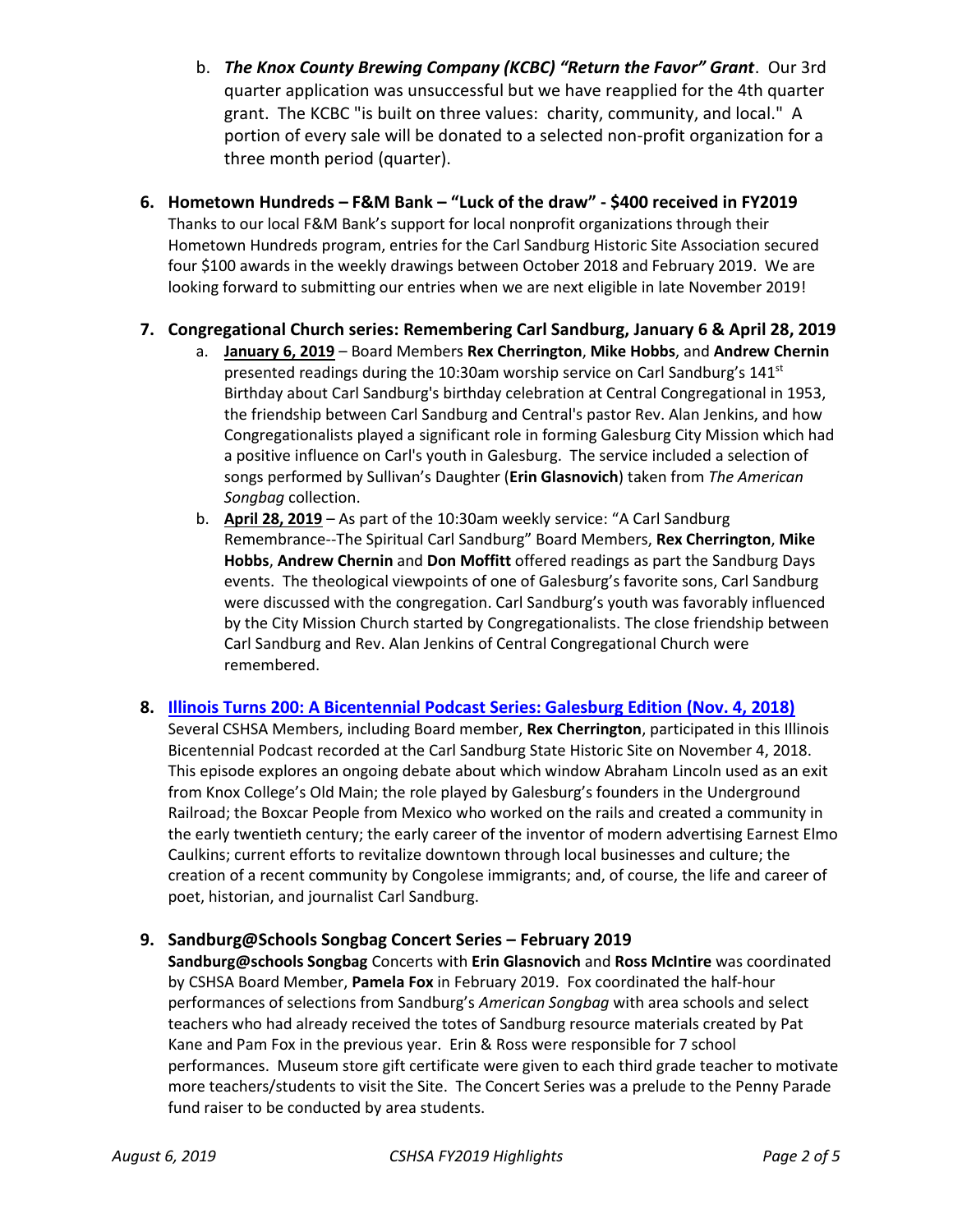#### **10. Sandburg Songbag Concerts: March-November 2019. Second Sundays 4-6pm.**

Concerts have been very well-attended. Coordinated by **Tom Foley**. Concerts includes Board Member Hosts and Community Readers!

#### **a. Fall 2018 & Spring 2019 Concerts**

- i. August 12, 2018 Andreas KapsalisJoe McLerran
- ii. September 9, 2018 Marc & Brandi Janssen
- iii. October 14, 2018 Roundstone Buskers
- iv. November 11, 2018 Tom Irwin
- v. March 10, 2019 -- David W. Smith
- vi. April 14, 2019 John Heasly
	-
- 
- vii. May 5, 2019 Ian Johnson & Manny Lopez III
- viii. June 9, 2019 Last Acre Mark & Molly Mathewson
- b. The 2019 Sandburg Songbag Concerts are possible thanks to a grant from the **Mark & Celia Godsil Family Fund**, a Donor Advised Fund of Galesburg Community Foundation and the Community Impact Fund at Galesburg Community Foundation.
- c. We also appreciate the generous gift of CSHSA members, Judy & Ron Greek, serving as hosts and providing snacks for all our Sandburg Songbag Concerts.

#### **11. Penny Parade – April 25, 2019**

A tradition started in 1961, the Association and IDNR held the culmination of the annual Penny Parade Fundraiser on April 25. Students and the community turned in pennies and other donations collected primarily at area schools. Attendees, primarily students, participated in a variety of activities led by CSHSA Board Member, **Mike Panther**. Students from Silas Ward Elementary School presented "The Wedding Procession of the Rag Doll and the Broom Handle and Who Was in It." Thank you to all who contributed and came to this important fundraiser!

[Photos on Facebook from the Penny Parade 2019 Program.](https://www.facebook.com/pg/CarlSandburgHistoricSiteAssociation/photos/?tab=album&album_id=2658056754235524)

*[https://www.facebook.com/pg/CarlSandburgHistoricSiteAssociation/photos/?tab=albu](https://www.facebook.com/pg/CarlSandburgHistoricSiteAssociation/photos/?tab=album&album_id=2658056754235524) [m&album\\_id=2658056754235524](https://www.facebook.com/pg/CarlSandburgHistoricSiteAssociation/photos/?tab=album&album_id=2658056754235524)*



**12. Sandburg Days Festival 2019** – CSHSA Board Members: Tom Foley, Ann Mueller and Martha Downey (Site Superintendent) planned and participated in the annual 4-day Galesburg event (April 25-28, 2019). Illinois folk musician, Chris Vallillo, performed at the Barn on Sunday, April 28. CSHSA Board members, **Rex Cherrington**, **Mike Hobbs**, **Andrew Chernin** and **Don Moffitt** made presentations at the Congregational Church's Sunday Service on "Carl Sandburg Remembrance: The Spiritual Carl Sandburg".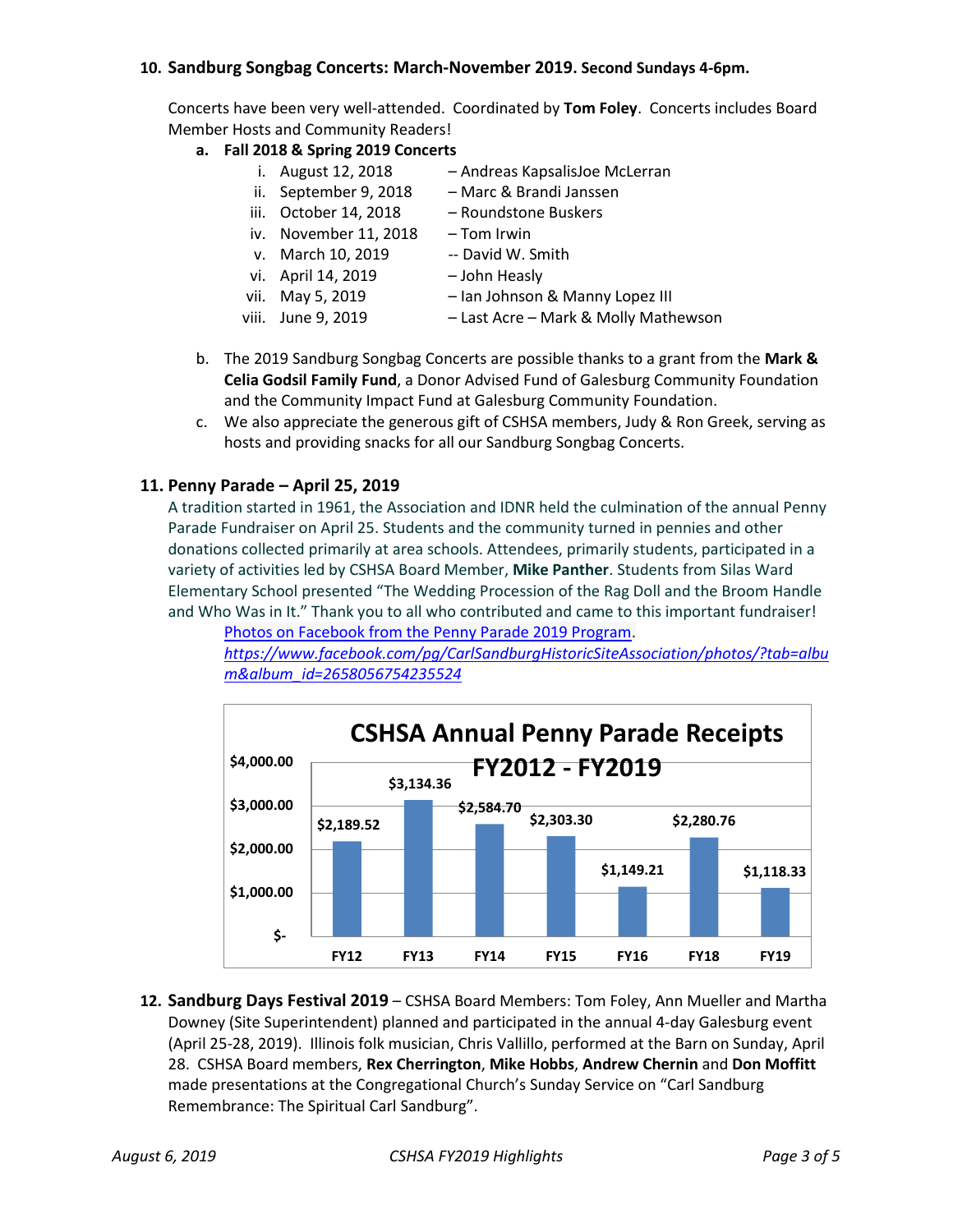#### **13. Galesburg Community Foundation Non-profit Workshops**

- a. March 2019 Forefront Adaptive Leadership Training (2-day event) Rex Cherrington.
- b. May 2019 -- Galesburg Community Foundation's Capacity Grant Workshop Rex Cherrington.
- c. June 18, 2019 2019 Turnout Grant Attended by Mike Hobbs, Rex Cherrington & Ann Mueller.

#### **14. Museum Store**

- a. Reduced hours for the Visitors Center July-October and the subsequent closing November 2018-June 2019 have substantially limited our Museum Store sales.
- b. Over 60 out-of-print books were ordered and placed on sale in the Museum Store during the Fall 2018.



**15. Inklings & Idlings** – Editor **J. Michael Hobbs** published four more excellent quarterly newsletters with a wide variety of contributors. Thank you, Mike, for the time and energy spent to recruit authors for consistently wonderful and interesting articles. We are proud of the quality newsletter you produce for the Association.

#### **16. Maintenance & Repair by Board volunteers & others**

- a. *Picket Fence painting* by Board volunteers over a series of painting sessions scheduled this past fiscal year. The painting has substantially been completed, with the exception of a section of fencing behind one of the gardens on the east side of the house. This section will be scheduled for completion sometime in October or November 2019 when the area is more accessible.
- b. *Quotation Walk stones cleaned*, raised and reset by **McFall Monument Company** staff members (Cost: \$700). Project funded by **Robert Ohlbach & Helen "Tede" Verner Memorial Funds**.
- c. **Cottage Cellar Door Replaced**. Deteriorating exterior basement door to Cottage basement replaced. (Many thanks to **Gary Wagle**!)